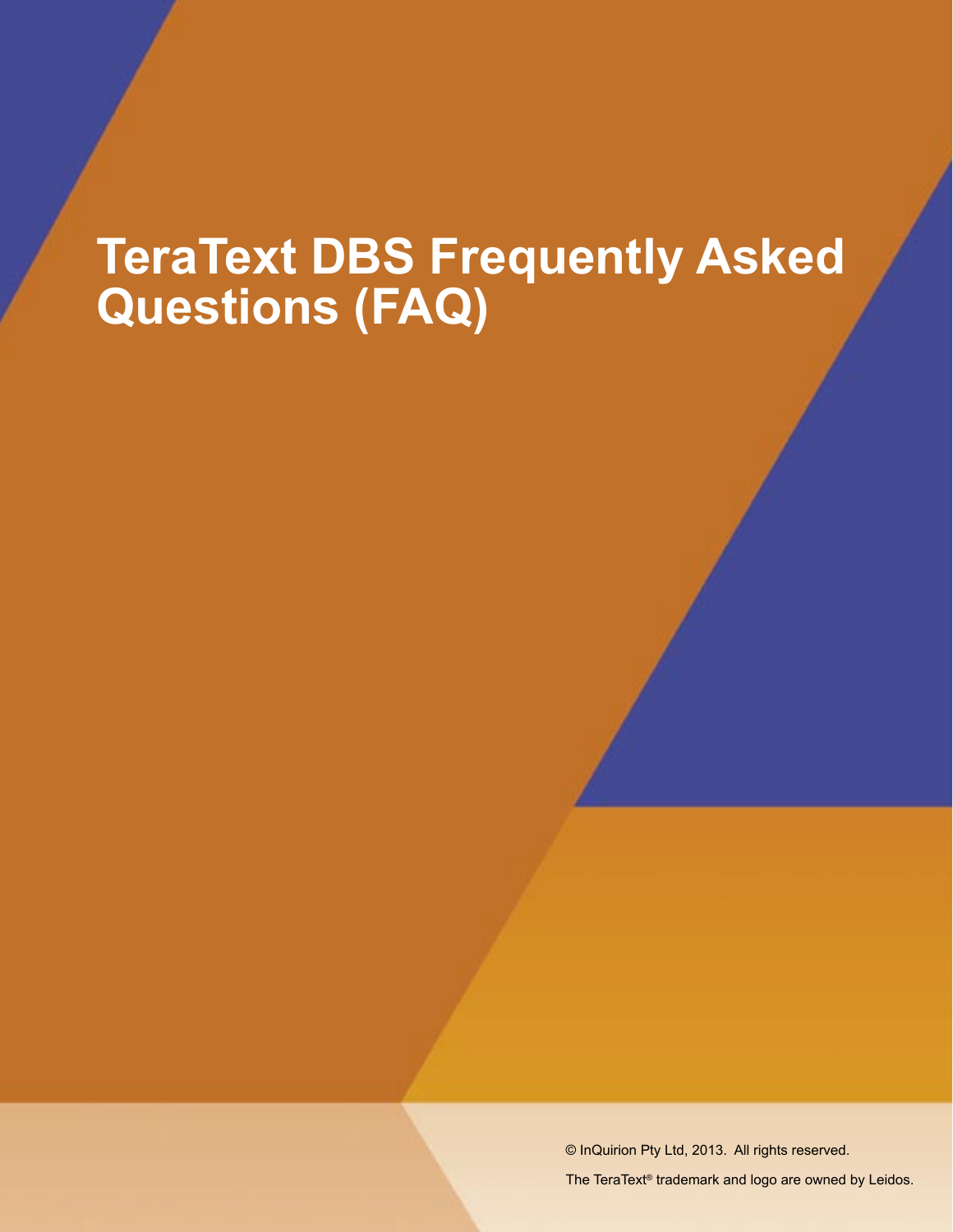# **TeraText DBS Frequently Asked Questions (FAQ)**

# **What is the TeraText® Database System (DBS)?**

The TeraText® Database System (DBS) is a non-relational text database and search tool that scales to handle very large collections of unstructured and semi-structured text. It provides capabilities for storing, indexing, searching, and retrieving documents and any associated metadata. The TeraText DBS has been optimized for XML and is often used as an XML database.

## **How long has the TeraText DBS been in existence?**

The technology was first developed by researchers at the Royal Melbourne Institute of Technology (RMIT) in Melbourne, Australia, in the early 1990s. The first commercial sales occurred in 1994. SAIC has been the exclusive distributor of the TeraText DBS in North America since 2000.

#### **What are the key discriminating features of the TeraText DBS?**

The TeraText DBS differentiates itself in the marketplace in the following areas:

- Performance high-performance throughput; can load and search text simultaneously
- Scalability scales to handle terabytes of information via a Z39.50-based distributed architecture. Servers can be "hot-added" without bringing down the system
- Data Compression minimizes storage requirements and speeds data transfers
- Data types handles over 255 types including plain text, SGML, XML, office documents and binary
- Unified access searches disparate text collections using a single logical view
- Multilingual full Unicode support for storing, indexing and searching
- Security role based access control at the database, document, and field levels

#### **What are typical applications of the TeraText DBS?**

Applications developed using the TeraText DBS include knowledge bases, legislation systems, Web portals, technical documentation systems, digital libraries, and email management systems. The product is particularly well suited for high-volume, high-throughput, workflow environments in which documents need to be quickly loaded and indexed for searching. TeraText typically outperforms relational databases in these environments. The TeraText DBS excels at finding information in massive amounts of relatively unstructured data.

# **How scalable is the TeraText DBS?**

The TeraText DBS is designed to accommodate relatively small text collections of less than a gigabyte to those in the multi-terabyte range. This scalability is made possible by a distributed or federated architecture that is based on Z39.50, an international standard for searching and retrieving text across a wide area network. As a document collection grows over time, additional servers can be added, each containing a portion of the collection as a separate TeraText database. As an example, one of our customers started with a database of 50 GB and has steadily scaled it to approximately 4 TB.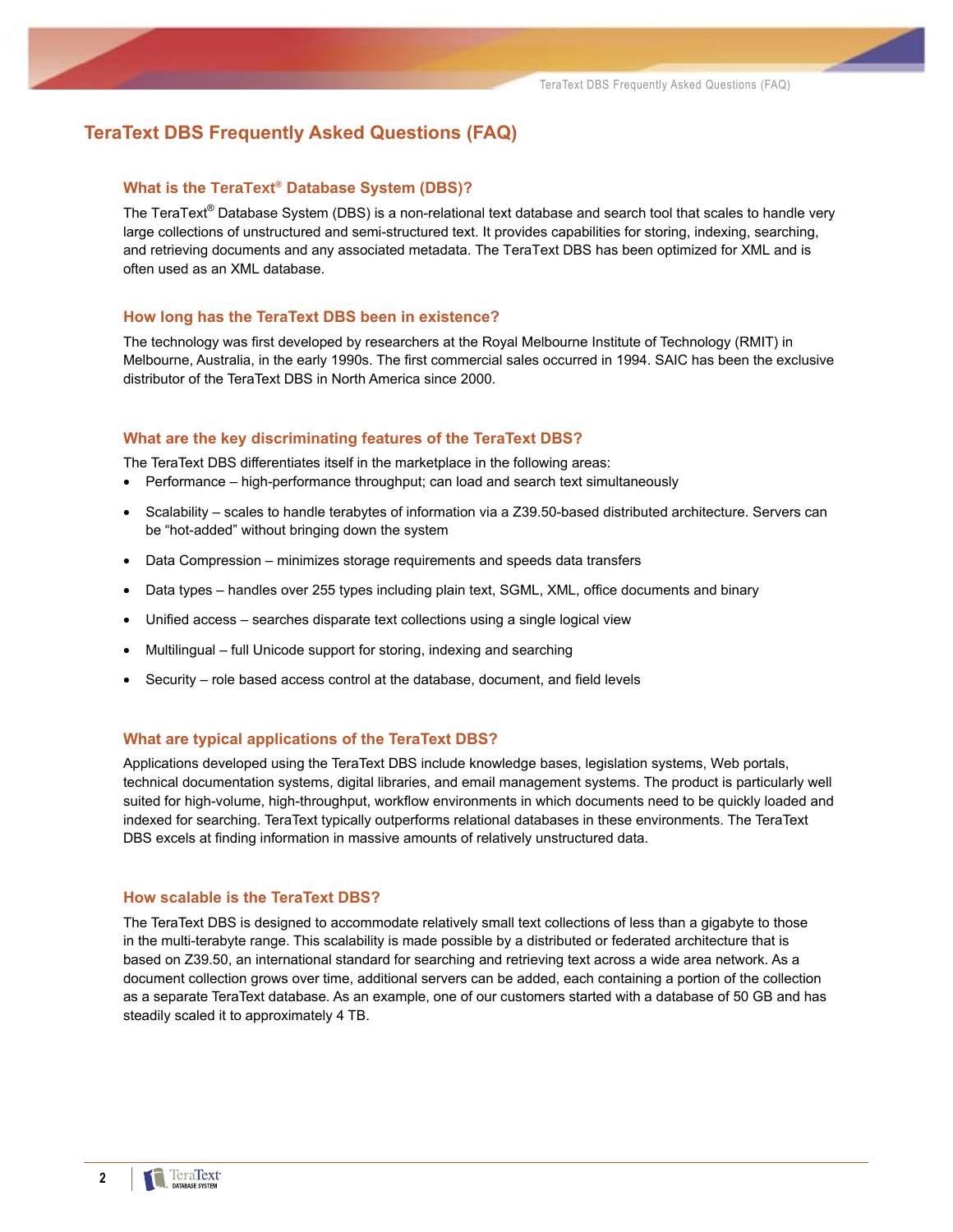# **What kind of performance does the TeraText DBS deliver?**

Performance is highly dependent on the configuration of the TeraText database and the computer platform it runs on. As an example, the TeraText DBS on a single 4-CPU Pentium® IV device running Microsoft® Windows® XP can load and full text index about 1 MB of text per second. It can support searching of over 47 million document pages per second with 350+ named query users per CPU. Using TeraText's compression technology, 1 TB of original XML data is typically stored (with indexes) on less than 1 TB of disk.

### **How does the TeraText DBS differ from other XML database software?**

The TeraText DBS contains unique features such as the ability to search across disparate text collections stored on local or remote servers. Its distributed architecture provides exceptional scalability and performance. It enables loading of entire XML documents as well as the creation of "virtual fields" which are dynamically generated at load time from subsets or combinations of specific XML elements. It is able to load and index new documents in real time while the database is live and supporting queries. It provides a rich suite of query features such as fuzzy matching and database scanning. It accommodates not only XML but also plain text and numerous binary document formats. And the TeraText DBS security model is best-of-breed, providing access control at the database, document and XML field levels.

# **How does the TeraText DBS differ from relational database products?**

Relational databases are very good for storing highly structured information that fits nicely into tables, rows, and columns. Semi-structured and unstructured text, on the other hand, is more difficult to store in a relational database because it means you either have many different tables (many joins and slow retrieval times) or a single table with many null columns (storage inefficiencies). XML documents present particular challenges because they have a tree-like structure whereas the relational model is grid-based. Mapping XML DTD's or schemas to a relational model is often non-trivial. Because the TeraText DBS was designed to accommodate XML and other types of textual data, it provides exceptional loading and querying performance of these data compared to relational databases. It also preserves the native format of XML documents, allowing one to perform complex queries that exploit the hierarchical structure of the documents.

### **What is unstructured, semi-structured, and structured text?**

Structured text typically refers to data with well-defined attributes that lends itself well to storage as rows and columns in a relational database. Unstructured text comprises free-form text of arbitrary sizes and types. Examples include letters, office memos, reports, and Web pages. Semi-structured text lies between these two extremes. It has some structure, but is not rigidly structured. Examples of semi-structured text include catalogs, email messages, technical documentation, and XML documents. It is estimated that approximately 80 percent of an organization's knowledge is stored in unstructured and semi-structured documents.

### **Does the TeraText DBS manage images and other non-textual data?**

Yes. The TeraText DBS has a binary data type that can store be used to store images, spreadsheets, office documents, PDF's, CAD files, and many other types of documents (up to 2 gigabytes in size). A document conversion plug-in is available that can convert up to 255 different types of documents to XML or plain text.

**3**